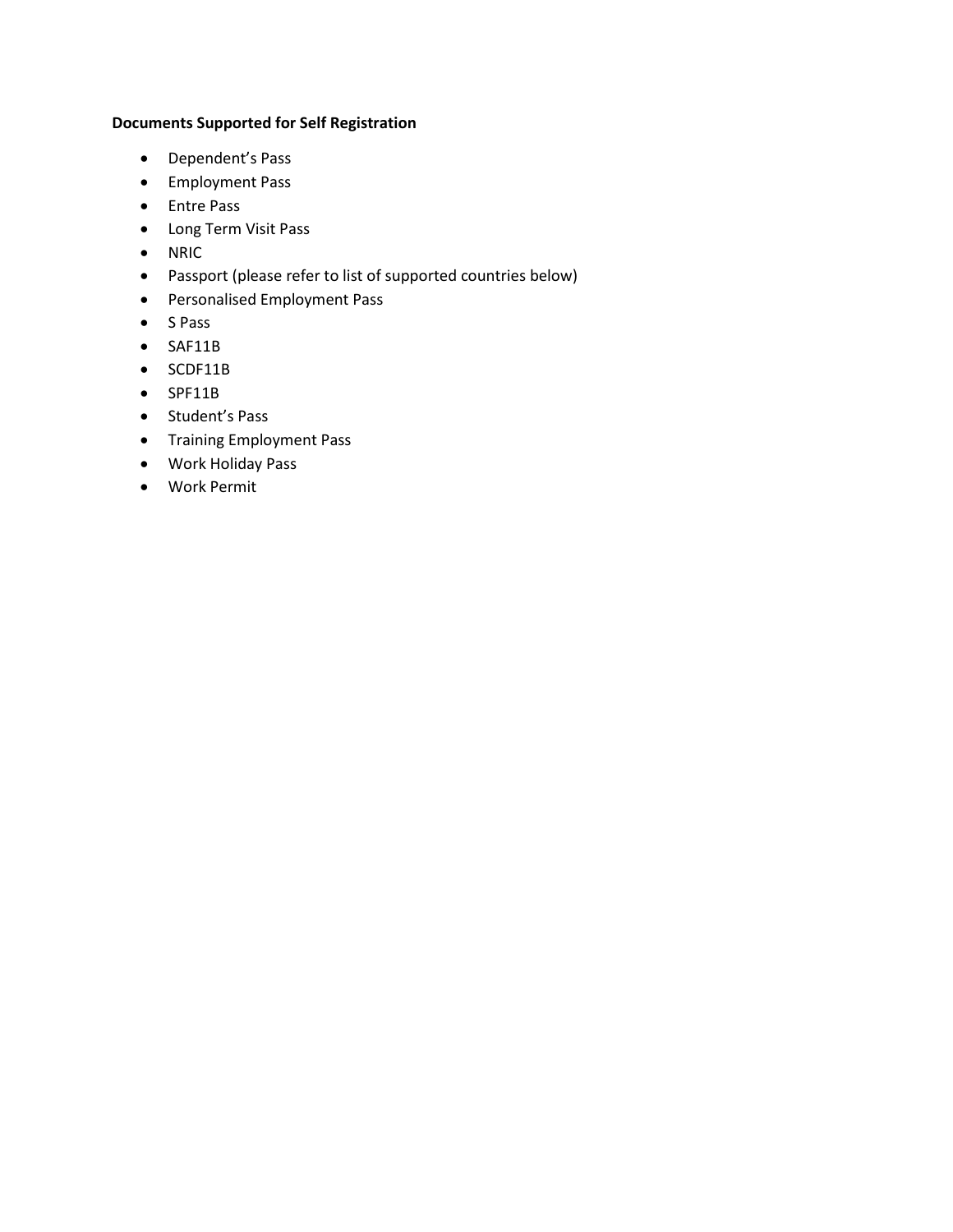## **Passport (Supported Countries)**

- Afghanistan
- Albania
- Algeria
- Andorra
- Angola
- Argentina
- Armenia
- Australia
- Austria
- Azerbaijan
- Bahrain
- Bangladesh
- Belarus
- Belgium
- Belize
- Benin
- Bermuda
- Bhutan
- Bosnia And Herzegowina
- Botswana
- Brazil
- Brunei Darussalam
- Bulgaria
- Burundi
- Cambodia
- Canada
- Cape Verde
- Chile
- China
- Colombia
- Comoros
- Congo, The Democratic Republic Of The
- Costa Rica
- Croatia (Local Name: Hrvatska)
- Cuba
- Cyprus
- Czech Republic
- Denmark
- Dominica
- Dominican Republic
- Ecuador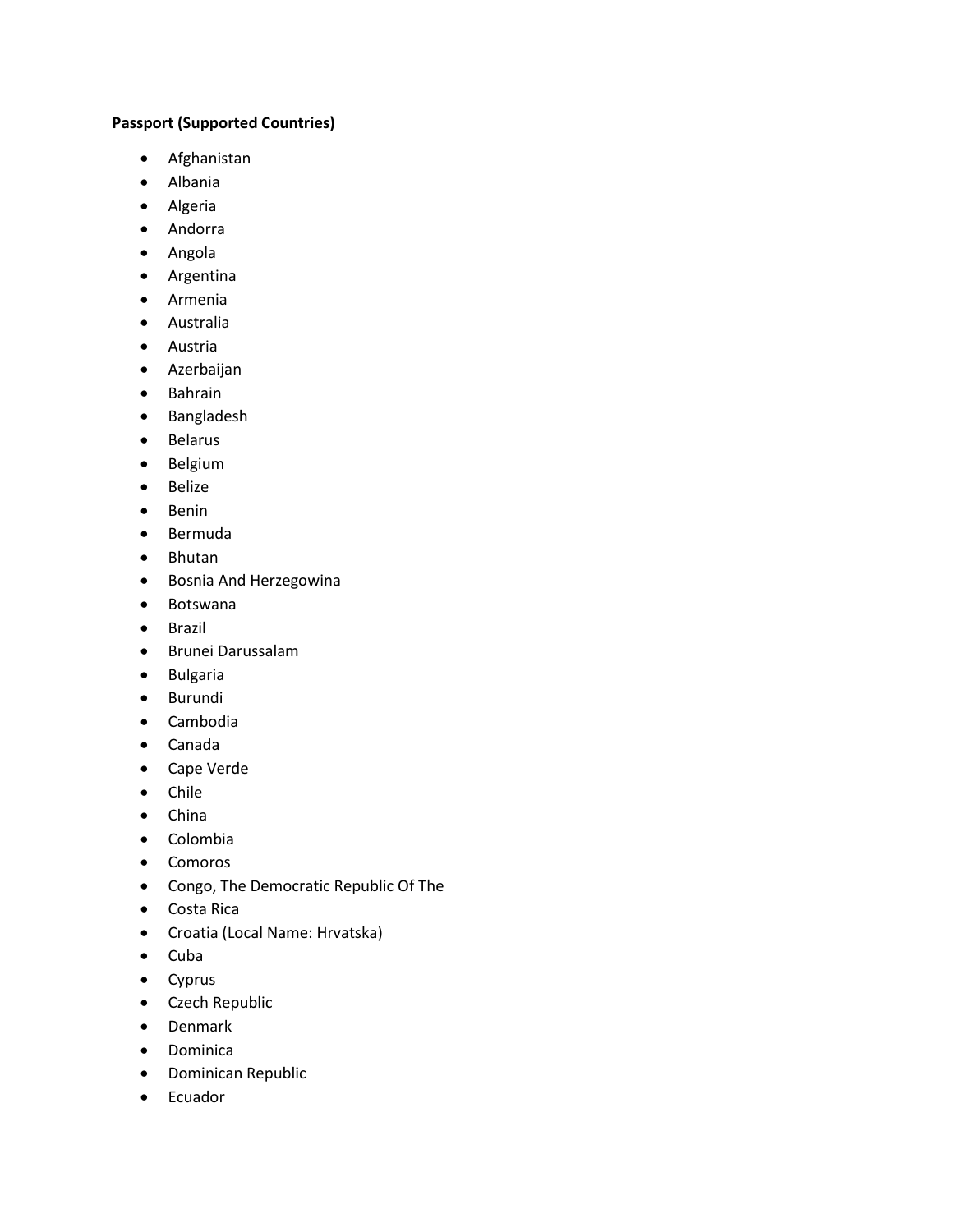- Egypt
- El Salvador
- Eritrea
- Estonia
- Ethiopia
- Finland
- France
- Gambia
- Georgia
- Germany
- Ghana
- Greece
- Grenada
- Guatemala
- Guyana
- Haiti
- Holy See (Vatican City State)
- Honduras
- Hong Kong
- Hungary
- Iceland
- India
- Indonesia
- Iran (Islamic Republic Of)
- Iraq
- Ireland
- Israel
- Italy
- Jamaica
- Japan
- Jordan
- Kazakhstan
- Kenya
- Korea, Republic Of
- Kosovo
- Kyrgyzstan
- Latvia
- Lebanon
- Lesotho
- Liberia
- Libyan Arab Jamahiriya
- Liechtenstein
- Lithuania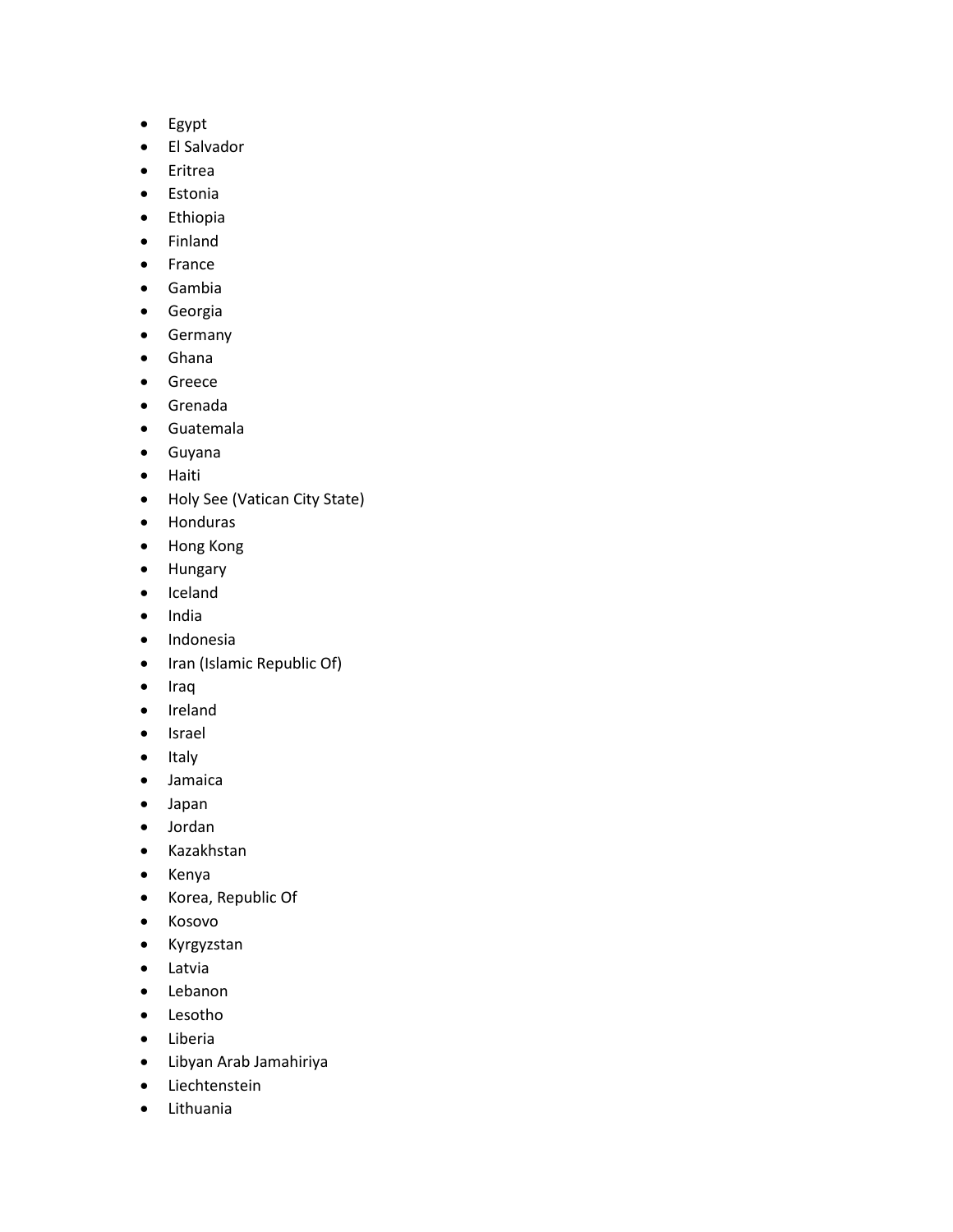- Luxembourg
- Macedonia, The Former Yugoslav Republic Of
- Malawi
- Malaysia
- Maldives
- Mali
- Malta
- Mauritania
- Mexico
- Moldova, Republic Of
- Monaco
- Montenegro
- Montserrat
- Morocco
- Mozambique
- Myanmar
- Namibia
- Nepal
- Netherlands
- New Zealand
- Nicaragua
- Nigeria
- Norway
- Oman
- Pakistan
- Palestinian Terrorities
- Panama
- Peru
- Philippines
- Poland
- Portugal
- Qatar
- Romania
- Russian Federation
- Saint Kitts And Nevis
- San Marino
- Serbia
- Slovakia (Slovak Republic)
- Slovenia
- Somalia
- South Africa
- Spain
- Sri Lanka